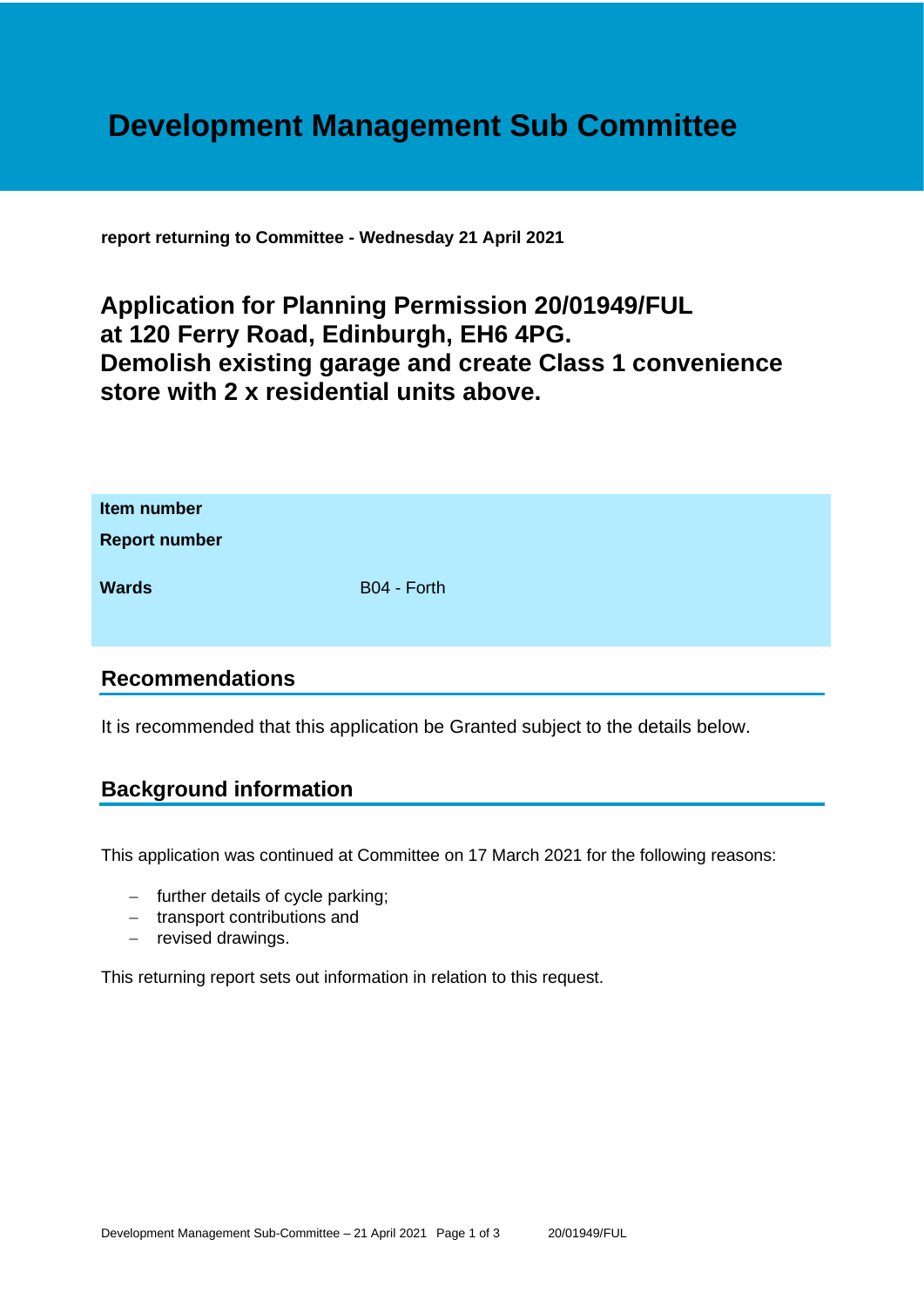#### Cycle Parking

Further details of cycle parking have been provided and the additional drawings are available on the Planning Portal.

This shows the four residents' cycle spaces under the stairs of the access to the flats; two cycle spaces at the front of the shop for customers; and two staff cycle spaces at the back of the store. It has been clarified that these will be accessed from the side lane off Ferry Road which also provides access to the new flats.

#### Transport Contributions

There are no actions under the Action Programme which would justify a developer contribution from this development. However, the plans have been adjusted to show the current dropped kerb being removed with only a small section remaining for cycle access and trolleys from the loading on the other side of the road.

As the pavement and road are owned by the Council and outwith the application site, it would not be usual to add a condition to ensure this happens. A Road Occupation Permit will however be required for these works and there is a realistic prospect of this being granted. In order to safeguard the interests of road safety, a suspensive condition has therefore been added to ensure this can be delivered as part of this development. It is as follows:

Prior to the commencement of development, a road occupation permit shall be applied for from the Roads Authority for the amendments to the dropped kerb and the re-instatement of the pavement. If approved, the permit works shall be implemented prior to the first use of the retail development hereby approved.

#### Amended Plans

Amended site and ground floor plans have been submitted which now show the garden area to the back for the flats and the removal of the current dropped kerb with a small section retained.

#### **Conclusion**

The cycling parking and amenity ground for future occupiers is of a satisfactory standard complying with the Council's requirements. The additional condition will ensure that the amendments to the dropped kerb and pavement shall be in place before the retail unit is operational.

Overall, the proposals comply with the development plan and non-statutory guidance. The proposed use is appropriate in this location, the proposals will preserve the character of the conservation area and there will be no adverse impact on the setting of the listed building, there are no transport issues. There will be adverse impact on residential amenity. There are no other material considerations to outweigh this conclusion.